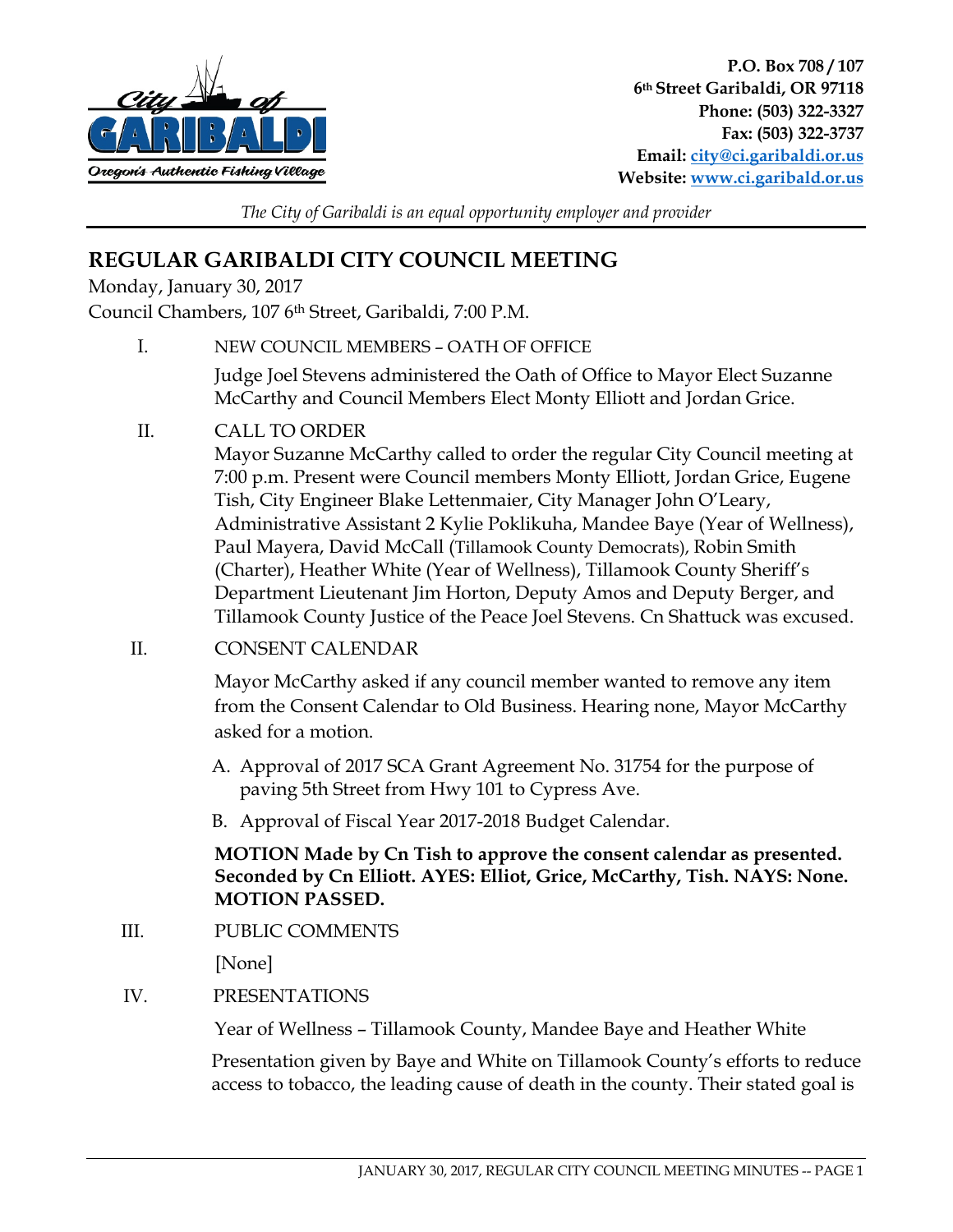to have all tobacco banned on County and City owned property.

Tillamook County Democrats – David McCall

McCall, representing the Democratic Party of Tillamook County, encouraged the city to pass a resolution stating that the City of Garibaldi does not condone hate speech, bullying, or discrimination. Council discussed the draft resolution.

**MOTION Made by Cn Tish to adopt a Resolution Recognizing the Right of All Lawful and Law Abiding Residents and Visitors in The City of Garibaldi to Be Treated with Respect and Dignity as presented by Cn Tish. Seconded by Cn Grice. AYES: Elliot, Grice, McCarthy, Tish. NAYS: None. MOTION PASSED.** 

V. CORRESPONDENCE

[NONE]

VI. COMMUNITY REPORT

Emergency Response Plan – Terry Kandle

Kandle provided an update on the Emergency Response Plan, noting the storage site on the hill is stocked with emergency and Red Cross supplies. Kandle stressed the need for a CERT team and increased public interest. He then introduced Paul Aida, a new resident interested in volunteering. A short discussion followed.

#### **MOTION Made by Cn Tish to appoint Terry Kandle the Emergency Plan Manger. Seconded by Cn Grice. AYES: Elliot, Grice, McCarthy, Tish. NAYS: None. MOTION PASSED.**

## VII. OLD BUSINESS

Charter Cable representative Robin Smith expressed various issues with the proposed Right of Way ordinance, including her perception that it conflicts with the current agreement. Cn Tish explained that the ordinance would not impose any new taxes at this time, establishes control of the Right of Ways and would be governed by applicable law as set forth by the city attorneys.

Council discussed quasi-government utility companies, such as Tillamook PUD, which will be allowed more latitude as it is a publicly owned utility. Negotiations will continue to be done with all franchises. O'Leary stated that the ordinance is a foundation for negotiating franchise agreements. O'Leary noted that he'd be bringing this matter to council at a future date.

## VIII. NEW BUSINESS

 A. O'Leary requested a motion for the purchase of used equipment for public works.

**MOTION Made by Cn Tish to Approval the Resolution Making a Specific Exemption to the Competitive Bid Requirements of Garibaldi Municipal Code Section 3.10. Public Contracts, and authorizing staff to purchase a 1990 Ford Camel Hydro-Cleaning Vehicle TSR as amended by adding the word**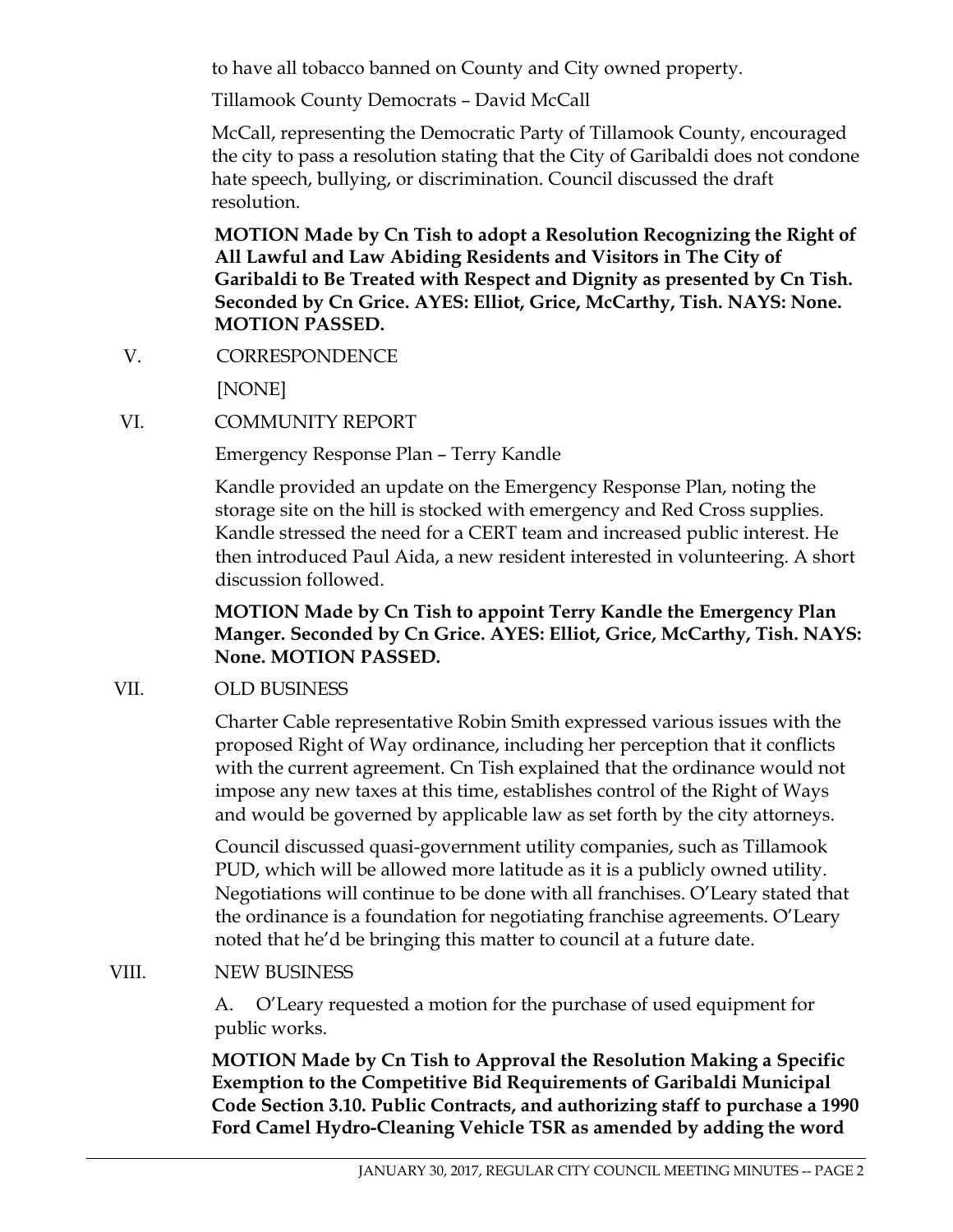#### **equipment to the section 4. Seconded by Cn Grice. AYES: Elliot, Grice, McCarthy, Tish. NAYS: None. MOTION PASSED.**

B. Election of Council President / Vice President

Cn Grice nominated Cn Tish for Council President. Cn Tish nominated Cn Grice for Council Vice President.

**MOTION Made by Cn Elliott to appoint Cn Tish to the position of Council President and to appoint Cn Grice to the position of Council Vice President. Seconded by Cn Tish. AYES: Elliot, Grice, McCarthy, Tish. NAYS: None. Motion passed.** 

- C. Mayor McCarthy made the following appointments:
	- a. McCarthy Police Department
	- b. Shattuck Public Works liaison
	- c. Grice Fire liaison
	- d. Elliot Planning liaison
	- e. Tish Port liaison
	- f. Shattuck Sewer Discount committee
	- g. McCarthy— Sewer Discount committee

## IX. STAFF REPORTS

*Legal.* None.

*Public Works*. Lettenmaier reported the Arizona Way Bridge Project is done. Written report presented to council. No discussion.

*Police Department.* O'Leary introduced Deputy Kate Amos, the new contract deputy assigned to Garibaldi. A short discussion followed.

*Planning/Admin Department.* O'Leary discussed upcoming conditional use applications, the Comp Plan amendment to accommodate the Salmonberry Trail Intergovernmental Agency Concept Plan, and the December planning commission workshop, where the commission considered certain changes to the R1 zone. Staff will meet with Patrick Wingard, of Oregon Department of Land Conservation and Development, to discuss increases in parking and buffer space in the R1 zones.

O'Leary provided an update on Tillamook Bay Seafood, a new company started by Jeremy Coon at the Port of Garibaldi. A conditional use application will be submitted soon for his new 7,000 sq. foot manufactured building, which is to be installed at the end of Commercial Avenue. O'Leary noted that land is at a premium at the Port so a parking overlay zone is very important and will require a zoning and comp plan amendment.

O'Leary went on to report that Toby Taylor has been issued his last land use permit for Phase 1 for Arborview Heights and Taylor is to begin Phase 2 and 3 in the next few months.

O'Leary reported that the community hall remodel project is now a priority and the budget has been inflated to include the entire block being updated simultaneously. Sidewalks will be added and the parking lot paved. O'Leary noted that loans rates are currently low and he would like to lock the interest